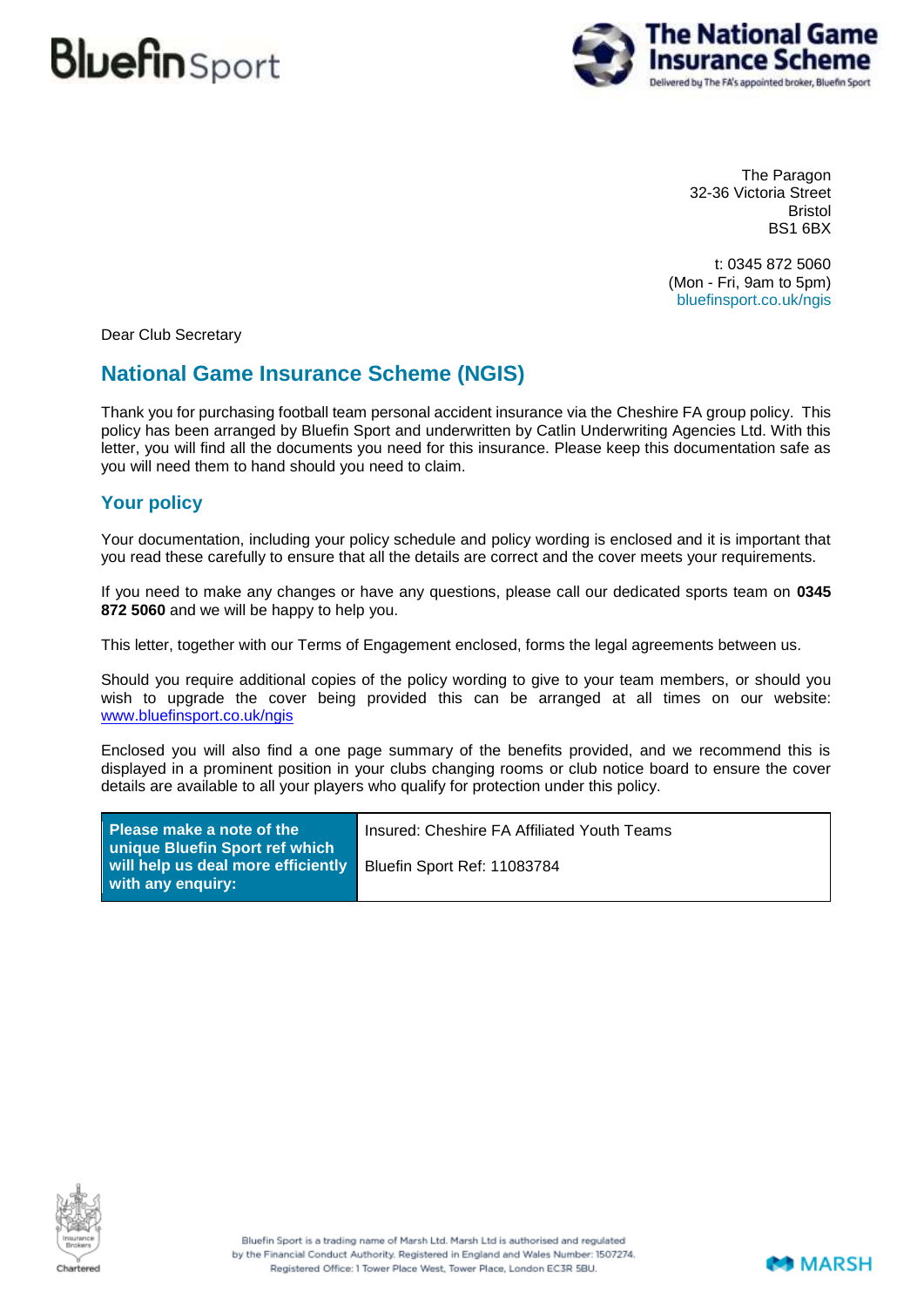

#### **Making a claim**

Should a player need to make a claim it must be submitted to Woodgate & Clark Limited who have been appointed by the Insurer to handle all claims on their behalf.

A Claim Form can be found on our website [www.bluefinsport.co.uk/ngis.](http://www.bluefinsport.co.uk/ngis) If you wish to submit details of your claim by post please arrange to return the fully completed claim form to: NGIS Claims Team, Woodgate & Clark Limited, The Red House, King Street, West Malling, Kent, ME19 6QT or email [footballpaclaims@woodgate-clark.co.uk.](mailto:footballpaclaims@woodgate-clark.co.uk)

It is important the club secretary signs each claim form to confirm the person making the claim is a member of the club/team insured under this policy. We recommend you keep a copy of all documentation for your own records.

By dealing with the dedicated claims team at Woodgate & Clark Ltd, we trust you will receive a prompt and efficient service. However, should you experience any problems, our sports team will be happy to help.

#### **Statement of demands and needs**

This personal accident insurance product is designed to meet the demands and needs of most amateur football clubs that wish to protect their members against the consequences of accidents whilst playing in, training for or travelling to a club fixture resulting in accidental; injury, death or disability. The level of cover you've chosen will dictate whether cover includes a monthly benefit in addition to the one-off lump sums.

This statement does not constitute advice or a personal recommendation for our personal accident insurance products.

#### **Our service**

It is our intention to provide you with the highest levels of service at all times, so please contact us on **0345 872 5060** if you have any concerns about your cover or if we can assist in any other way.

Please ensure you visit our website which is dedicated to grassroots football. The news section is regularly updated and valuable advice is provided under the Kick the Risk section.

Yours faithfully,

**Bluefin Sport** Tel: 0345 872 5060 E: [nationalgame@bluefinsport.co.uk](mailto:nationalgame@bluefinsport.co.uk)





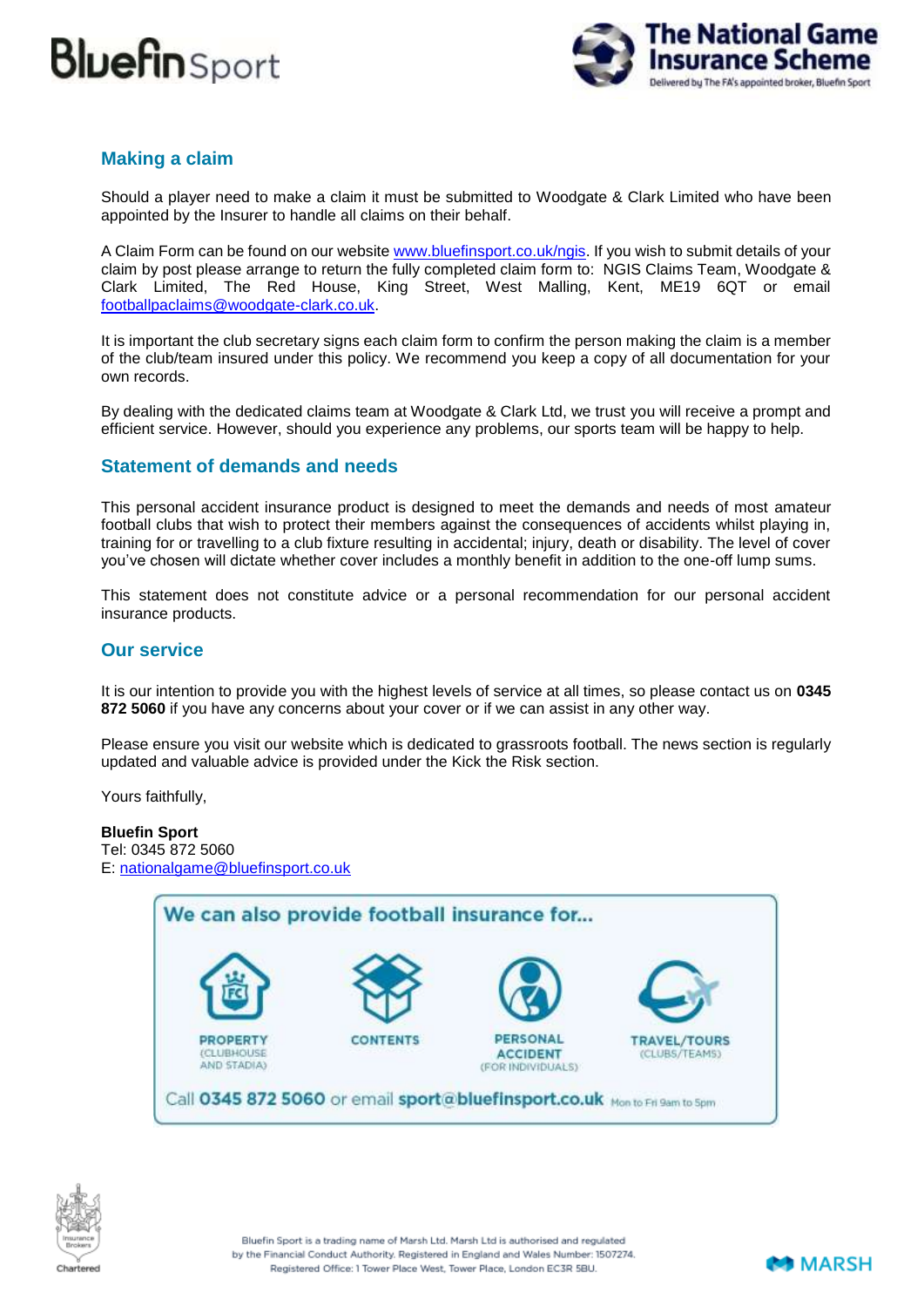

## **Youth Teams policy schedule**

### **This schedule should be read in conjunction with the policy wording.**

| <b>Policy Number:</b>        | SL8000599922                                                                                    |
|------------------------------|-------------------------------------------------------------------------------------------------|
| Insurer:                     | <b>Catlin Underwriting Agencies Ltd</b>                                                         |
| <b>Bluefin Sport Ref:</b>    | 11083784                                                                                        |
| Intermediary Name:           | <b>Bluefin Sport</b>                                                                            |
| Insured:                     | Cheshire FA - Affiliated Youth Teams, as declared                                               |
| Address:                     | <b>Hartford House</b><br>Moss Lane<br>Northwich<br>Cheshire                                     |
| Postcode:                    | CW84BG                                                                                          |
|                              | <b>Affiliated Football Club</b>                                                                 |
| <b>Business description:</b> | Youth Teams - U18s and below                                                                    |
|                              | Soccer Tots (i.e. up to U-6) are automatically insured<br>for non-competitive football training |
| Level of Cover               | <b>Superior Gold cover</b>                                                                      |
| Date of issue:               | 06/06/2019                                                                                      |
| Period of Insurance:         | 01/07/2019 or date of affiliation if later to 30/06/2020<br>(Both dates inclusive)              |
| Reason for issue:            | <b>New Business</b>                                                                             |

**IMPORTANT NOTE: Please note if an affiliated Youth club/team purchases an upgraded level of Personal Accident insurance via Bluefin Sport, that policy will replace this policy in its entirety**



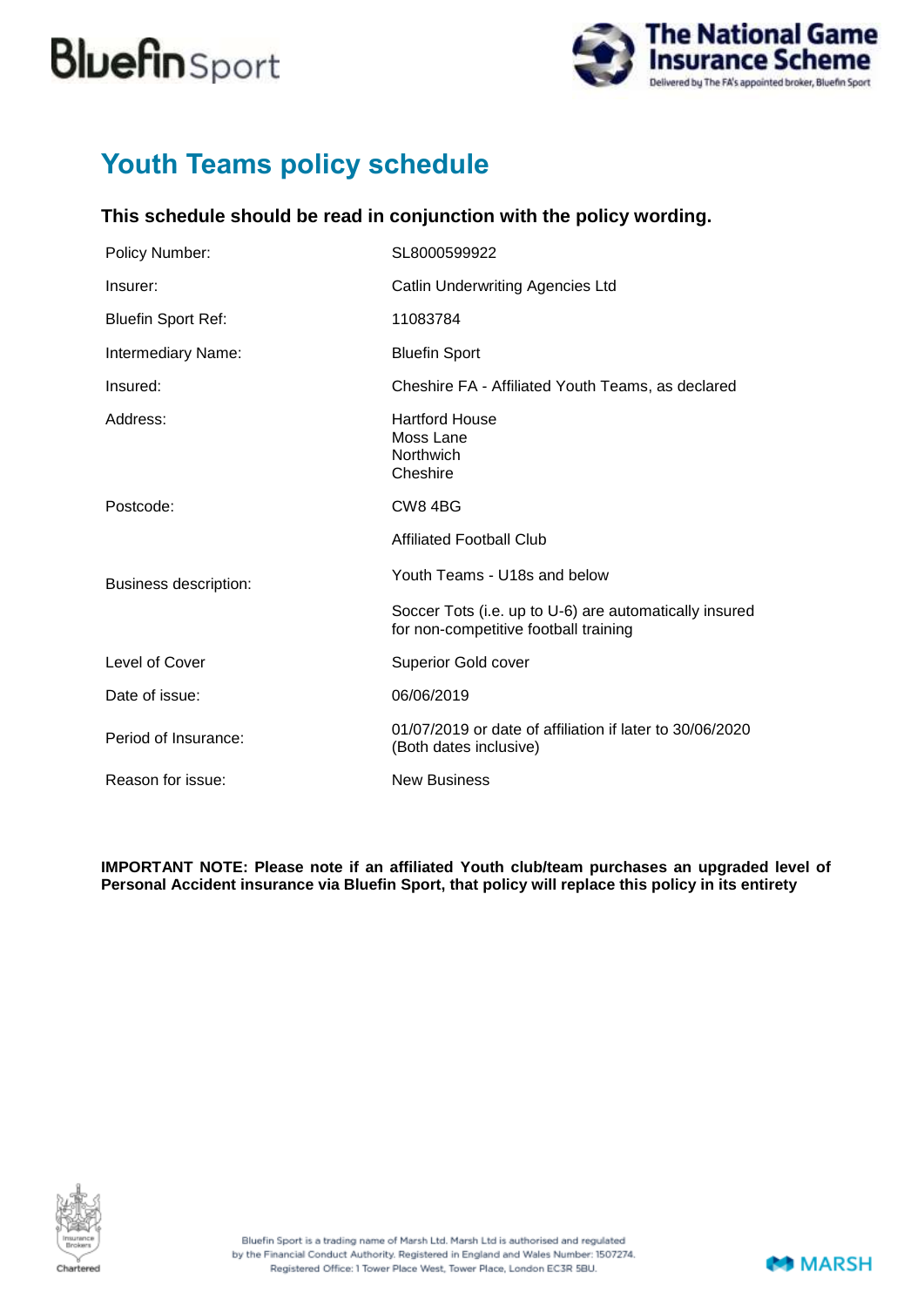

## **Personal Accident Policy Schedule**

## Youth team benefits

## **Section A – Life & Accidental Death cover**

| <b>Category</b> | Definition of Insured Persons                                                                                                             |
|-----------------|-------------------------------------------------------------------------------------------------------------------------------------------|
|                 | Any Person who is a registered player of the Insured                                                                                      |
|                 | Any committee member of the Insured and any person acting officially on behalf of the Insured as<br>manager, trainer or assisting referee |

| <b>Category</b> | <b>Benefit</b>                                   | <b>Effective</b><br>Time | <b>Maximum Limits per Insured</b><br><b>Person</b> |
|-----------------|--------------------------------------------------|--------------------------|----------------------------------------------------|
| A & B           | . Life Cover                                     | FT <sub>1</sub>          | £10,000                                            |
| A & B           | 2. Accidental Death resulting from Bodily Injury | ET <sub>2</sub>          | £10,000                                            |
| A & B           | 3. Funeral Expenses                              | ET <sub>2</sub>          | £5,000                                             |

| <b>Code</b>     | <b>Effective Time</b>                                                                                                                                                                                                                                                                                                                                                                                             |
|-----------------|-------------------------------------------------------------------------------------------------------------------------------------------------------------------------------------------------------------------------------------------------------------------------------------------------------------------------------------------------------------------------------------------------------------------|
| ET <sub>1</sub> | Whilst an Insured Person is training and/or playing in football matches only                                                                                                                                                                                                                                                                                                                                      |
| ET2             | Whilst an Insured Person is at any ground or premises worldwide where the Insured has agreed a<br>fixture or official club social events, Football training, or participating in County FA educational<br>courses, excluding Referee courses, on behalf of their club, including travelling directly to and from<br>such activities<br>(please refer to the policy wording for excluded countries and activities) |

\* includes a memorial benefit of £1,000 (payable to the football club)



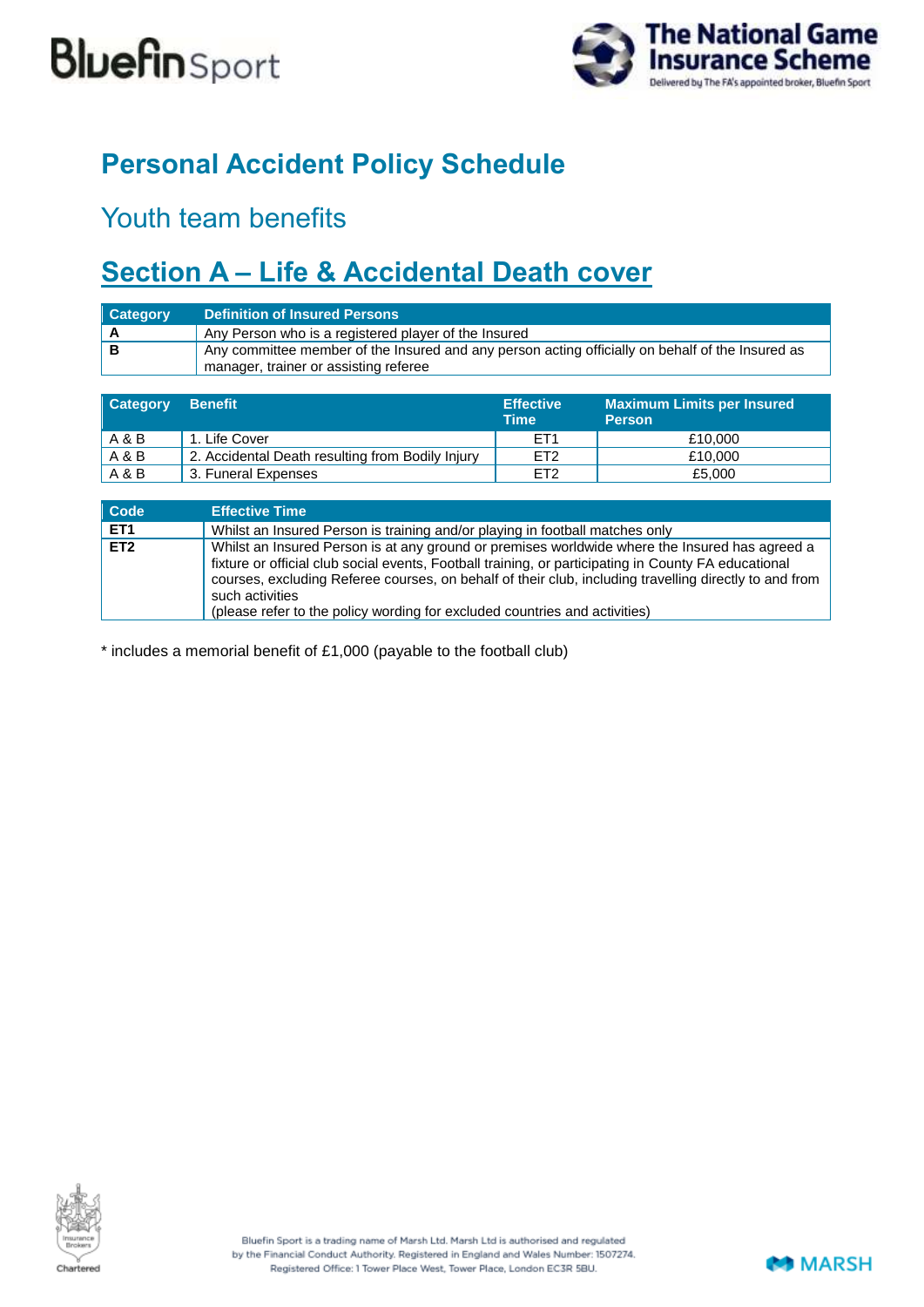

## **Section B – Injury**

| <b>Category</b> | <b>Definition of Insured Persons</b>                                                                                                      |
|-----------------|-------------------------------------------------------------------------------------------------------------------------------------------|
|                 | Any Person who is a registered player of the Insured                                                                                      |
| В               | Any committee member of the Insured and any person acting officially on behalf of the Insured as<br>manager, trainer or assisting referee |
|                 |                                                                                                                                           |

| Code            | <b>Effective Time</b>                                                                                                                                                                                                                                                                                                                                                                                             |
|-----------------|-------------------------------------------------------------------------------------------------------------------------------------------------------------------------------------------------------------------------------------------------------------------------------------------------------------------------------------------------------------------------------------------------------------------|
| ET <sub>2</sub> | Whilst an Insured Person is at any ground or premises worldwide where the Insured has agreed a<br>fixture or official club social events, Football training, or participating in County FA educational<br>courses, excluding Referee courses, on behalf of their club, including travelling directly to and from<br>such activities<br>(please refer to the policy wording for excluded countries and activities) |

| <b>Category</b> |           | <b>Accidental Bodily Injury resulting in:</b>                                                                                                                                                                                                                                                                                                                                            | <b>Effective</b><br>Time | <b>Maximum Limits per Insured</b><br><b>Person</b> |
|-----------------|-----------|------------------------------------------------------------------------------------------------------------------------------------------------------------------------------------------------------------------------------------------------------------------------------------------------------------------------------------------------------------------------------------------|--------------------------|----------------------------------------------------|
| <b>A&amp;B</b>  | 1.        | <b>Permanent Total Disablement</b>                                                                                                                                                                                                                                                                                                                                                       | ET <sub>2</sub>          | Up to £100,000                                     |
| <b>A&amp;B</b>  | 2.        | Loss of Limbs                                                                                                                                                                                                                                                                                                                                                                            | ET <sub>2</sub>          | £100,000                                           |
| A & B           | 3.        | Loss of Sight in One or both Eyes                                                                                                                                                                                                                                                                                                                                                        | ET <sub>2</sub>          | £100,000                                           |
| <b>A&amp;B</b>  | 4.        | Loss of Speech                                                                                                                                                                                                                                                                                                                                                                           | ET <sub>2</sub>          | £100,000                                           |
| A & B           | 5. a)     | Loss of Hearing (both ears)                                                                                                                                                                                                                                                                                                                                                              | ET <sub>2</sub>          | £100,000                                           |
| <b>A&amp;B</b>  | 5. b)     | Loss of Hearing (one ear)                                                                                                                                                                                                                                                                                                                                                                | ET <sub>2</sub>          | £25,000                                            |
| <b>A&amp;B</b>  | 6.        | Loss of Internal Organs                                                                                                                                                                                                                                                                                                                                                                  | ET <sub>2</sub>          | £25,000                                            |
| <b>A&amp;B</b>  | 7.        | Tetraplegia / Quadriplegia                                                                                                                                                                                                                                                                                                                                                               | ET <sub>2</sub>          | £100,000                                           |
| <b>A&amp;B</b>  | 8.        | Triplegia / Paraplegia / Hemiplegia                                                                                                                                                                                                                                                                                                                                                      | ET <sub>2</sub>          | £50,000                                            |
| <b>A&amp;B</b>  | 9.        | Concussion (Long Term)                                                                                                                                                                                                                                                                                                                                                                   | ET <sub>2</sub>          | £10,000                                            |
| <b>A&amp;B</b>  | 10.       | Concussion (Moderate & Severe)                                                                                                                                                                                                                                                                                                                                                           | ET <sub>2</sub>          | Up to £250                                         |
| <b>A&amp;B</b>  | 11.       | Miscarriage                                                                                                                                                                                                                                                                                                                                                                              | ET <sub>2</sub>          | £500                                               |
| B               | 12.<br>a) | Temporary Total Disablement* for Club<br><b>Officials</b><br>Maximum monthly benefit for each<br>insured person<br>Benefit Period: 12 months<br>Waiting Period: 14 days<br>Home Help Benefit - Includes being a<br>full time housewife or househusband as<br>an occupation<br>Maximum monthly benefit for each<br>insured person<br>Benefit Period: 12 months<br>Waiting Period: 14 days | ET <sub>2</sub>          | £200 per month                                     |

\*Cover for Students not in gainful employment is restricted to £140 per month, up to a maximum of 2 months



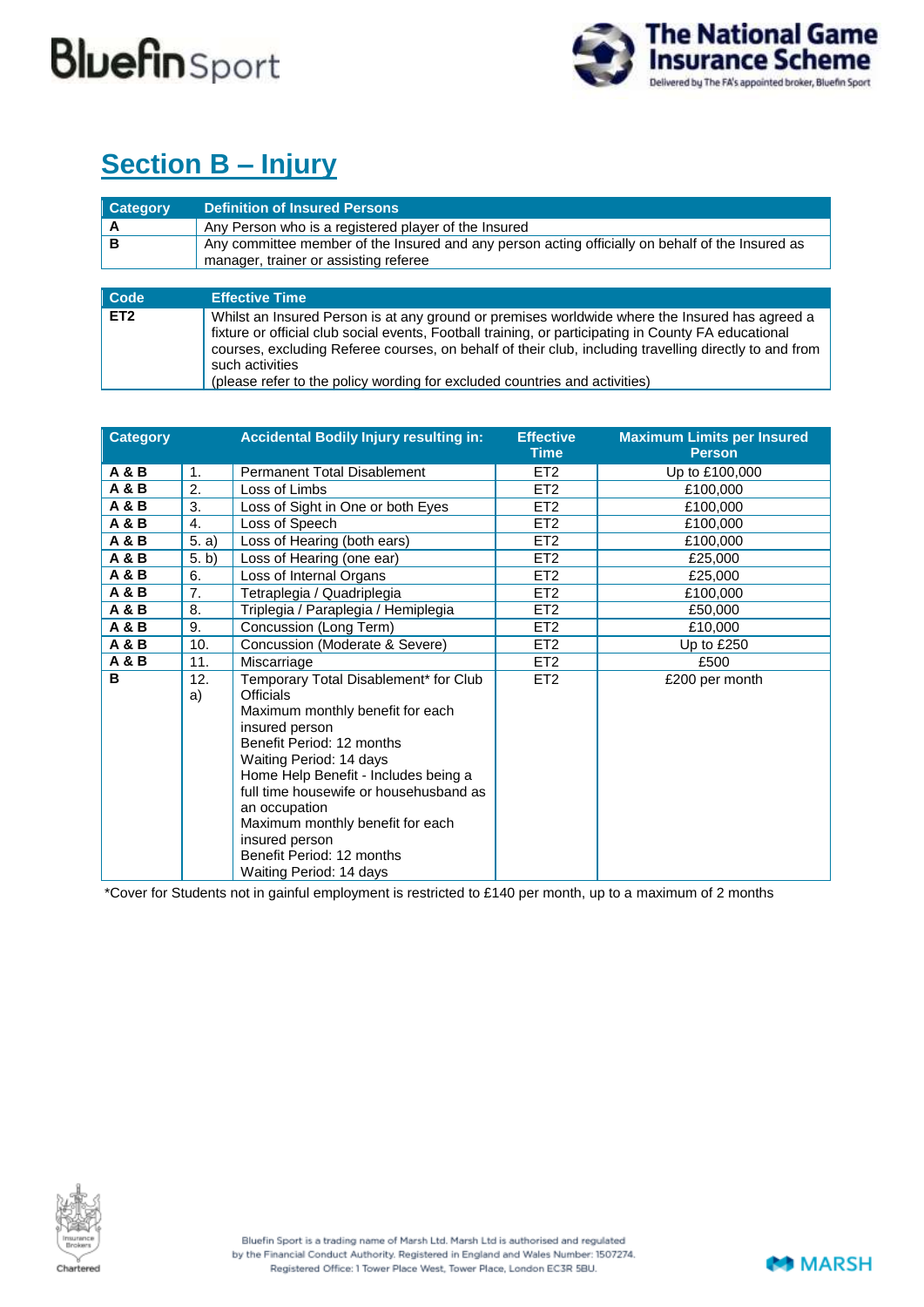

## **Section B – Injury: Extensions of cover**

| <b>Category</b> | <b>Accidental Bodily Injury resulting in:</b>                                                                           | <b>Effective</b><br><b>Time</b> | <b>Maximum Limits per Insured</b><br><b>Person</b> |
|-----------------|-------------------------------------------------------------------------------------------------------------------------|---------------------------------|----------------------------------------------------|
| A & B           | <b>Emergency Medical Expenses</b>                                                                                       | ET <sub>2</sub>                 | £200                                               |
| A & B           | <b>Emergency Dental Pain Relief Expenses</b>                                                                            | ET <sub>2</sub>                 | £200                                               |
| <b>A&amp;B</b>  | Broken Bones - Legs, collar, Arms, Cheek,<br>Jaw, Skull, Hip and/or Foot                                                | ET <sub>2</sub>                 | £200                                               |
| A & B           | Broken Bones - Nose, Fingers and Toes                                                                                   | ET <sub>2</sub>                 | £75                                                |
| A & B           | Primary Dislocation benefit - Kneecap,<br>Shoulder, Elbow or Hip                                                        | ET <sub>2</sub>                 | £250                                               |
| <b>A&amp;B</b>  | Snapped/Ruptured Achilles Tendon or Cruciate<br>Ligament (requiring surgery)                                            | ET <sub>2</sub>                 | £250                                               |
| <b>A&amp;B</b>  | <b>Extra Travelling Expenses</b><br>Benefit Period: 1 month                                                             | ET <sub>2</sub>                 | £100                                               |
| <b>A&amp;B</b>  | Damaged Sports Glasses (Prescription)                                                                                   | ET <sub>2</sub>                 | Up to £75                                          |
| <b>A&amp;B</b>  | Rehabilitation and retraining                                                                                           | ET <sub>2</sub>                 | Up to £5,000                                       |
| <b>A&amp;B</b>  | Home/Car Adaptation and Home Relocation<br>Expenses                                                                     | ET <sub>2</sub>                 | Up to £25,000                                      |
| A & B           | Hospitalisation Benefits - Maximum benefit<br>Period 30 days                                                            | ET <sub>2</sub>                 | £30 per day                                        |
| <b>A&amp;B</b>  | Coma Benefit - Maximum benefit Period 365<br>days                                                                       | ET <sub>2</sub>                 | £30 per day                                        |
| <b>A&amp;B</b>  | Facial & Bodily Scarring                                                                                                | ET <sub>2</sub>                 | Up to £600                                         |
| A & B           | <b>Medical Certification Expenses</b>                                                                                   | ET <sub>2</sub>                 | Up to £50                                          |
| <b>A&amp;B</b>  | Loss of or Damage to Football Kit or Football<br>Boots (following bodily injury sustained during<br>the Effective Time) | ET <sub>2</sub>                 | Up to £100                                         |

| <b>Services</b>                                            | Available |
|------------------------------------------------------------|-----------|
| Helpline – Counselling (see page 4 of the Policy wording)  | , 24/7    |
| Helpline – Legal Advice (see page 4 of the policy wording) | , 24/7    |

#### **Aggregate Limit**

#### **Per Event Overall:**  $\sqrt{2,000,000}$

(This is the maximum amount that the insurer will pay per Event in total under this and any other policies issued by the Insurer to the Insured)



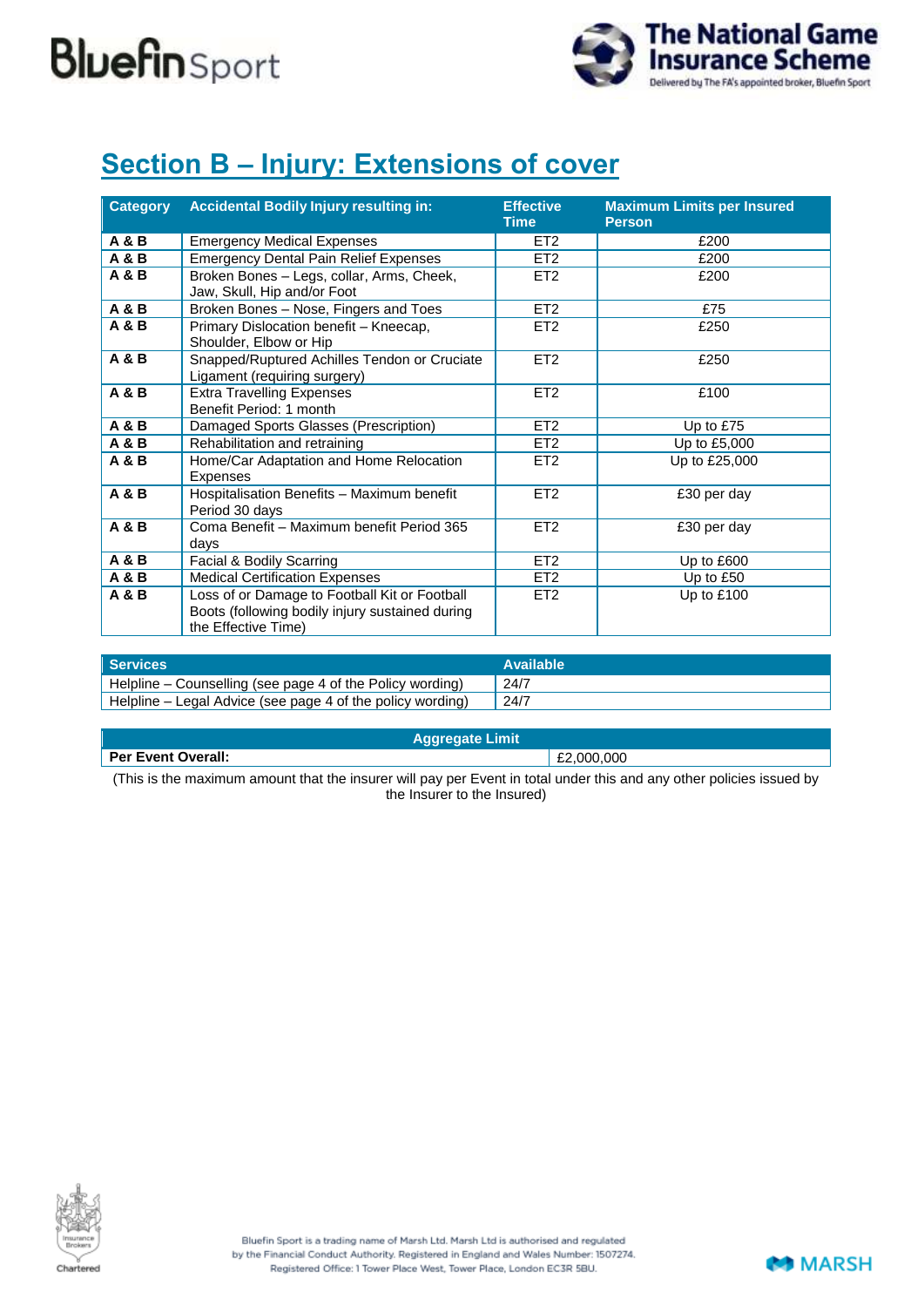

|              | <b>Endorsements</b>                                                                                                                                                                                                                                                                                            |                                                                                                                                                                                                     |  |  |
|--------------|----------------------------------------------------------------------------------------------------------------------------------------------------------------------------------------------------------------------------------------------------------------------------------------------------------------|-----------------------------------------------------------------------------------------------------------------------------------------------------------------------------------------------------|--|--|
| 1            | <b>Endorsement 1 - Permanent Partial Disablement</b>                                                                                                                                                                                                                                                           |                                                                                                                                                                                                     |  |  |
|              |                                                                                                                                                                                                                                                                                                                | Compensation under Section B, Benefit 1 Permanent Total Disablement as shown in the Schedule is extended to<br>include the following benefit - subject to a maximum total of 100% in the aggregate. |  |  |
|              | 1. Total loss of use of:<br>a. back or spine (excluding cervical) without cord involvement 40%<br>b. neck or cervical spine without cord involvement 30%<br>c. shoulder, elbow or wrist 25%<br>d. hip, knee or ankle 20%                                                                                       |                                                                                                                                                                                                     |  |  |
|              | 2. Loss of or total loss of use of:<br>a. foot below the level of the ankle(talofibular joint) 50%<br>b. thumb $20%$<br>c. one forefinger or big toe 15%<br>d. any other finger 10%<br>e. any other toe 4%                                                                                                     |                                                                                                                                                                                                     |  |  |
|              | 3. Benefit for any Permanent Disabling Injury not noted above will be calculated on a medical assessment by the Insurer<br>of the degree of disability relative to this scale without reference to the <b>Insured Person's</b> occupation.                                                                     |                                                                                                                                                                                                     |  |  |
|              | Provided that:<br>a. The total benefit payable shall not exceed 100% of the amount shown in the table of sums insured for each Insured<br>Person in respect of any one Accident.<br>b. If benefit is payable for Loss of or Loss of use of a Limb then benefits for parts of that limb cannot also be claimed. |                                                                                                                                                                                                     |  |  |
| $\mathbf{2}$ |                                                                                                                                                                                                                                                                                                                |                                                                                                                                                                                                     |  |  |
|              | Endorsement 2 - Age limit extension<br>It is noted and agreed that if an Insured Person is over the age of 75 years, the Policy Age Limit for SECTION A benefit<br>2 Accidental Death and SECTION B Injury benefits 1-8 is deleted, and the following benefits and age limits will apply:<br><b>Benefits</b>   | <b>Superior Limits:</b>                                                                                                                                                                             |  |  |
|              |                                                                                                                                                                                                                                                                                                                | For persons older than 75 years of age<br>(Officials only)                                                                                                                                          |  |  |
|              | Persons covered                                                                                                                                                                                                                                                                                                | Category B only                                                                                                                                                                                     |  |  |
|              | Section A: Benefit 2 Accidental Death resulting from<br>Bodily Injury                                                                                                                                                                                                                                          | £3,000                                                                                                                                                                                              |  |  |
|              | Section A: Benefit 3 Funeral Expenses                                                                                                                                                                                                                                                                          | £5,000                                                                                                                                                                                              |  |  |
|              | Section B: Benefit 1*                                                                                                                                                                                                                                                                                          | N/A                                                                                                                                                                                                 |  |  |
|              | Section B:<br>Benefits $2-8$ – other than 5b<br>Benefit 5b<br>Benefit 7                                                                                                                                                                                                                                        | £3,000<br>£625<br>N/A                                                                                                                                                                               |  |  |
|              | Home/Car Adaptation                                                                                                                                                                                                                                                                                            | £1,000                                                                                                                                                                                              |  |  |
|              | Broken Bones/Dislocation/Snapped or Ruptured<br>Achilles Tendon or CL                                                                                                                                                                                                                                          | N/A                                                                                                                                                                                                 |  |  |
|              | <b>Emergency Medical Expenses</b>                                                                                                                                                                                                                                                                              | £50                                                                                                                                                                                                 |  |  |
|              | Rehabilitation and Retraining expenses                                                                                                                                                                                                                                                                         | £250                                                                                                                                                                                                |  |  |
|              | Hospitalisation benefits                                                                                                                                                                                                                                                                                       | £12.50 per day<br>(max 4 weeks)                                                                                                                                                                     |  |  |
|              | Coma benefit                                                                                                                                                                                                                                                                                                   | £12.50 per day<br>(max 365 days)                                                                                                                                                                    |  |  |
|              | <b>Extra Travelling Expenses</b>                                                                                                                                                                                                                                                                               | £50 (max 1 month)                                                                                                                                                                                   |  |  |
|              | Helpline - Counselling                                                                                                                                                                                                                                                                                         | <b>YES</b>                                                                                                                                                                                          |  |  |
|              | Helpline - Legal Advice                                                                                                                                                                                                                                                                                        | <b>YES</b>                                                                                                                                                                                          |  |  |
|              | <b>Medical Certification Expenses</b>                                                                                                                                                                                                                                                                          | Up to £50                                                                                                                                                                                           |  |  |